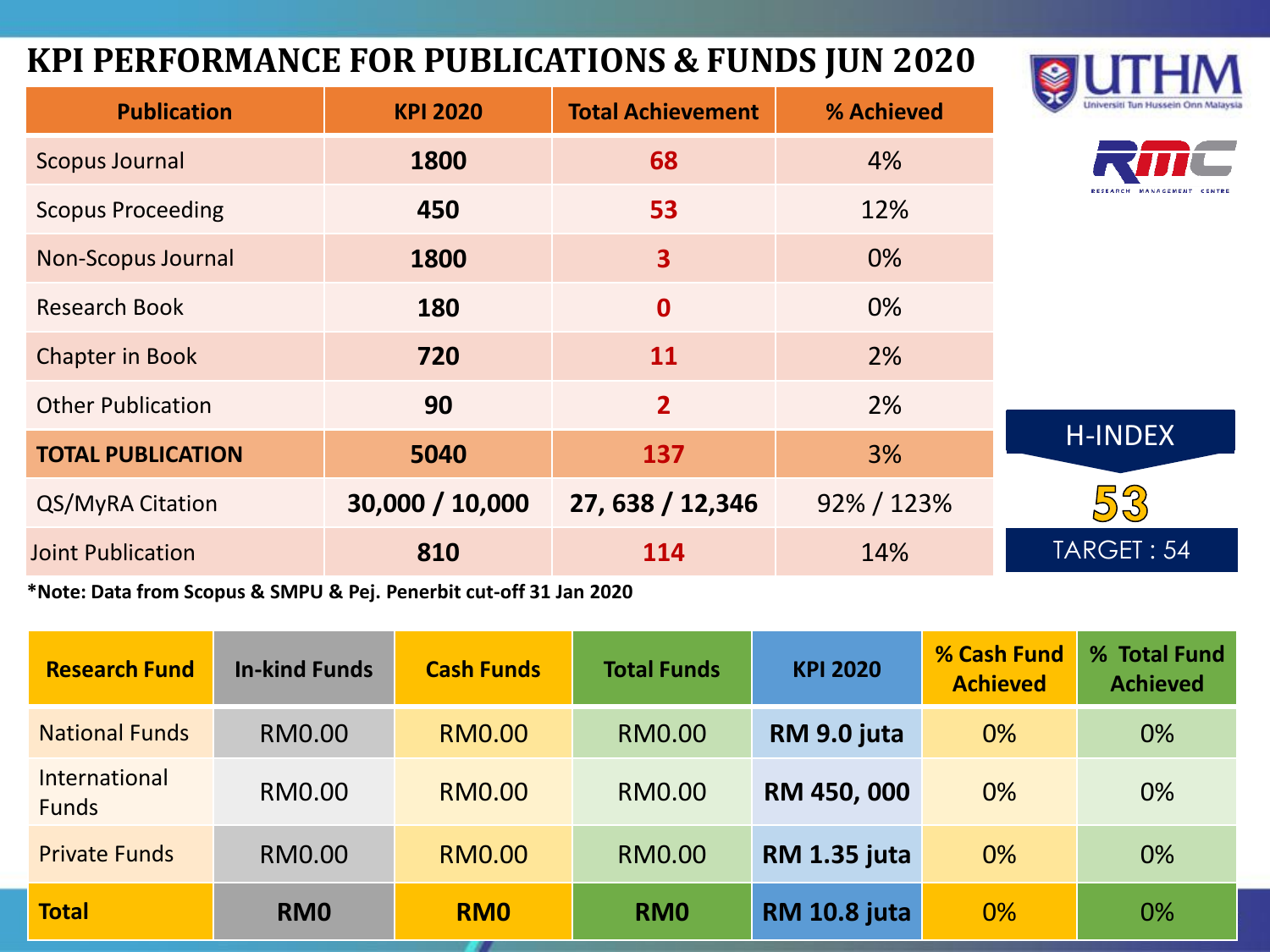## **PUBLICATIONS BY FACULTY**



| <b>Faculty</b> | <b>Scopus Journal</b> |                  | <b>Scopus Proceeding</b> |                | <b>Non-Scopus</b><br><b>Journal</b> | <b>Research Book</b>                 | <b>Chapter in Book</b>                       | <b>Other</b><br>publication |
|----------------|-----------------------|------------------|--------------------------|----------------|-------------------------------------|--------------------------------------|----------------------------------------------|-----------------------------|
|                | <b>Scopus</b>         | <b>SMPU</b>      | <b>Scopus</b>            | <b>SMPU</b>    | <b>SMPU</b>                         | <b>SMPU &amp;</b><br><b>Penerbit</b> | <b>Scopus, SMPU &amp;</b><br><b>Penerbit</b> | <b>SMPU</b>                 |
| <b>FKAAB</b>   | 10                    | $\boldsymbol{0}$ | 23                       | $\overline{0}$ | $\overline{0}$                      | $\overline{0}$                       | $\overline{7}$                               | $\boldsymbol{0}$            |
| <b>FKEE</b>    | 19                    | $\overline{7}$   | 6                        | $\overline{0}$ | $\overline{0}$                      | $\overline{0}$                       | $\mathbf{1}$                                 | $\mathbf{1}$                |
| <b>FKMP</b>    | 10                    | $\mathbf{1}$     | 9                        | $\theta$       | $\overline{0}$                      | $\theta$                             | $\mathbf{1}$                                 | $\boldsymbol{0}$            |
| <b>FPTV</b>    | $\mathbf{1}$          | $\mathbf{1}$     | $\overline{0}$           | $\overline{0}$ | $\overline{0}$                      | $\overline{0}$                       | $\boldsymbol{0}$                             | $\boldsymbol{0}$            |
| <b>FPTP</b>    | 5                     | $\mathbf{1}$     | 3                        | $\mathbf{0}$   | $\mathbf{1}$                        | $\boldsymbol{0}$                     | $\overline{0}$                               | $\boldsymbol{0}$            |
| <b>FAST</b>    | $\overline{7}$        | 9                | $\overline{0}$           | $\overline{0}$ | $\overline{0}$                      | $\overline{0}$                       | $\overline{0}$                               | $\mathbf{1}$                |
| <b>FSKTM</b>   | 5                     | $\theta$         | $\overline{4}$           | $\theta$       | $\theta$                            | $\theta$                             | $\overline{0}$                               | $\boldsymbol{0}$            |
| <b>FTK</b>     | 11                    | $\overline{4}$   | $\overline{4}$           | $\mathbf{1}$   | $\mathbf{1}$                        | $\overline{0}$                       | $\overline{2}$                               | $\boldsymbol{0}$            |
| <b>PPB</b>     | $\overline{0}$        | $\overline{0}$   | $\overline{0}$           | $\overline{0}$ | $\mathbf{1}$                        | $\boldsymbol{0}$                     | $\overline{0}$                               | $\boldsymbol{0}$            |
| <b>PPD</b>     | $\overline{0}$        | $\overline{0}$   | $\overline{3}$           | $\overline{0}$ | $\overline{0}$                      | $\theta$                             | $\overline{0}$                               | $\overline{0}$              |
| <b>PPUK</b>    | $\overline{0}$        | $\mathbf{1}$     | $\theta$                 | $\theta$       | $\theta$                            | $\overline{0}$                       | $\overline{0}$                               | $\boldsymbol{0}$            |
| <b>NA</b>      | $\overline{0}$        | $\overline{0}$   | $\overline{0}$           | $\overline{0}$ | $\overline{0}$                      | $\overline{0}$                       | $\overline{0}$                               | $\boldsymbol{0}$            |
| Other PTJ      | $\theta$              | $\overline{0}$   | $\mathbf{1}$             | $\theta$       | $\overline{0}$                      | $\overline{0}$                       | $\overline{0}$                               | $\boldsymbol{0}$            |
| <b>Total</b>   | 68                    | 24               | 53                       | $\mathbf{1}$   | 3                                   | $\bf{0}$                             | 11                                           | $\overline{2}$              |

**\*Note: Data from Scopus & SMPU & Pej. Penerbit cut-off 31 Jan 2020**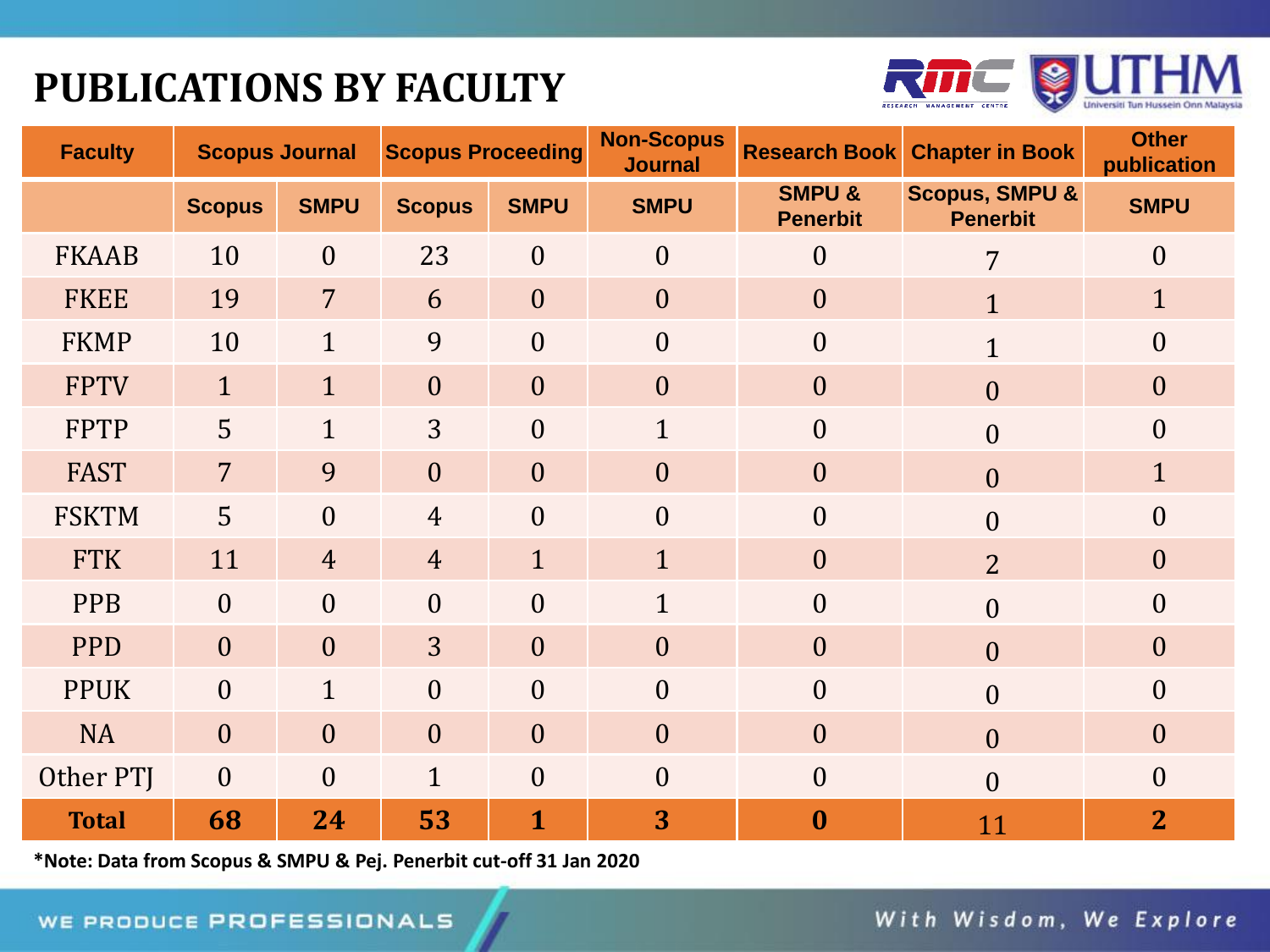## **KPI PUBLICATIONS BY FACULTY**



| <b>Faculty</b> |                          | <b>Scopus Journal</b> |                          | <b>Scopus</b><br><b>Proceeding</b> |            | <b>Non-Scopus</b><br><b>Journal</b> |                | <b>Research Book</b> |            | <b>Chapter in Book Other publication</b> |                |                  |
|----------------|--------------------------|-----------------------|--------------------------|------------------------------------|------------|-------------------------------------|----------------|----------------------|------------|------------------------------------------|----------------|------------------|
|                | <b>KPI</b>               | <b>Achieved</b>       | <b>KPI</b>               | <b>Achieved</b>                    | <b>KPI</b> | <b>Achieved</b>                     | <b>KPI</b>     | <b>Achieved</b>      | <b>KPI</b> | <b>Achieved</b>                          | <b>KPI</b>     | <b>Achieved</b>  |
| <b>FKAAB</b>   | 268                      | 10                    | 64                       | 23                                 | 256        | $\boldsymbol{0}$                    | 26             | $\boldsymbol{0}$     | 102        | $\overline{7}$                           | 13             | $\boldsymbol{0}$ |
| <b>FKEE</b>    | 305                      | 19                    | 74                       | 6                                  | 294        | $\mathbf{0}$                        | 29             | $\mathbf{0}$         | 118        | $\overline{1}$                           | 15             | $\mathbf{1}$     |
| <b>FKMP</b>    | 320                      | 10                    | 69                       | 9                                  | 274        | $\boldsymbol{0}$                    | 27             | $\boldsymbol{0}$     | 110        | $\overline{1}$                           | 14             | $\boldsymbol{0}$ |
| <b>FPTV</b>    | 159                      | $\mathbf{1}$          | 39                       | $\boldsymbol{0}$                   | 156        | $\boldsymbol{0}$                    | 16             | $\boldsymbol{0}$     | 62         | $\overline{0}$                           | 8              | $\boldsymbol{0}$ |
| <b>FPTP</b>    | 219                      | 5                     | 44                       | 3                                  | 174        | $\mathbf{1}$                        | 17             | $\mathbf{0}$         | 70         | $\overline{0}$                           | 9              | $\mathbf{0}$     |
| <b>FAST</b>    | 158                      | $\overline{7}$        | 36                       | $\boldsymbol{0}$                   | 144        | $\boldsymbol{0}$                    | 14             | $\boldsymbol{0}$     | 58         | $\overline{0}$                           | $\overline{7}$ | $\mathbf{1}$     |
| <b>FSKTM</b>   | 114                      | 5                     | 32                       | $\overline{4}$                     | 128        | $\boldsymbol{0}$                    | 13             | $\boldsymbol{0}$     | 51         | $\overline{0}$                           | 6              | $\mathbf{0}$     |
| <b>FTK</b>     | 203                      | 11                    | 61                       | $\overline{4}$                     | 242        | $\mathbf{1}$                        | 24             | $\boldsymbol{0}$     | 97         | $\overline{2}$                           | 12             | $\boldsymbol{0}$ |
| <b>PPB</b>     |                          | $\overline{0}$        | $\overline{\phantom{a}}$ | $\mathbf{0}$                       | 34         | $\mathbf{1}$                        | $\overline{3}$ | $\overline{0}$       | 14         | $\overline{0}$                           | $\overline{2}$ | $\boldsymbol{0}$ |
| <b>PPD</b>     | $\overline{\phantom{0}}$ | $\overline{0}$        | $\overline{\phantom{a}}$ | $\overline{3}$                     | 170        | $\boldsymbol{0}$                    | 17             | $\boldsymbol{0}$     | 68         | $\overline{0}$                           | 9              | $\mathbf{0}$     |
| <b>PPUK</b>    | 65                       | $\boldsymbol{0}$      | 19                       | $\mathbf{0}$                       | 74         | $\boldsymbol{0}$                    | $\overline{7}$ | $\boldsymbol{0}$     | 30         | $\overline{0}$                           | $\overline{4}$ | $\overline{0}$   |

**\*Note: Data from Scopus & SMPU & Pej. Penerbit cut-off 31 Jan 2020**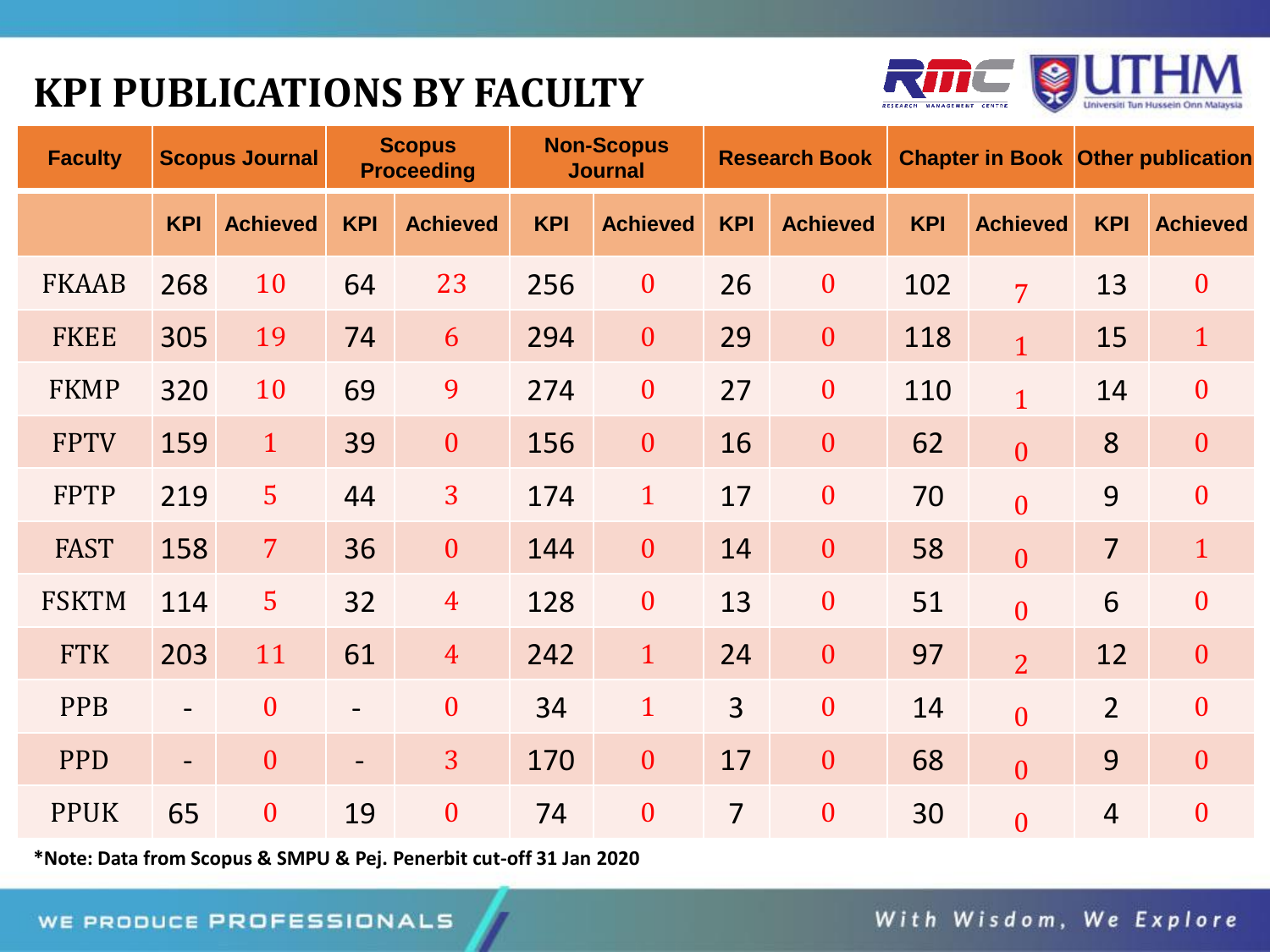

#### **FUNDS BY FACULTY**

| <b>Faculty</b> | <b>National Funds (RM)</b> | <b>International Funds (RM)</b> | <b>Private Funds (RM)</b> |
|----------------|----------------------------|---------------------------------|---------------------------|
| <b>FKAAB</b>   | 0.00                       | 0.00                            | 0.00                      |
| <b>FKEE</b>    | 0.00                       | 0.00                            | 0.00                      |
| <b>FKMP</b>    | 0.00                       | 0.00                            | 0.00                      |
| <b>FPTV</b>    | 0.00                       | 0.00                            | 0.00                      |
| <b>FPTP</b>    | 0.00                       | 0.00                            | 0.00                      |
| <b>FAST</b>    | 0.00                       | 0.00                            | 0.00                      |
| <b>FSKTM</b>   | 0.00                       | 0.00                            | 0.00                      |
| <b>FTK</b>     | 0.00                       | 0.00                            | 0.00                      |
| <b>PPB</b>     | 0.00                       | 0.00                            | 0.00                      |
| <b>PPD</b>     | 0.00                       | 0.00                            | 0.00                      |
| <b>PPUK</b>    | 0.00                       | 0.00                            | 0.00                      |
| <b>Total</b>   | 0.00                       | 0.00                            | 0.00                      |

**\*Note: Data from RMS cut-off 31 Jan 2020**

With Wisdom, We Explore